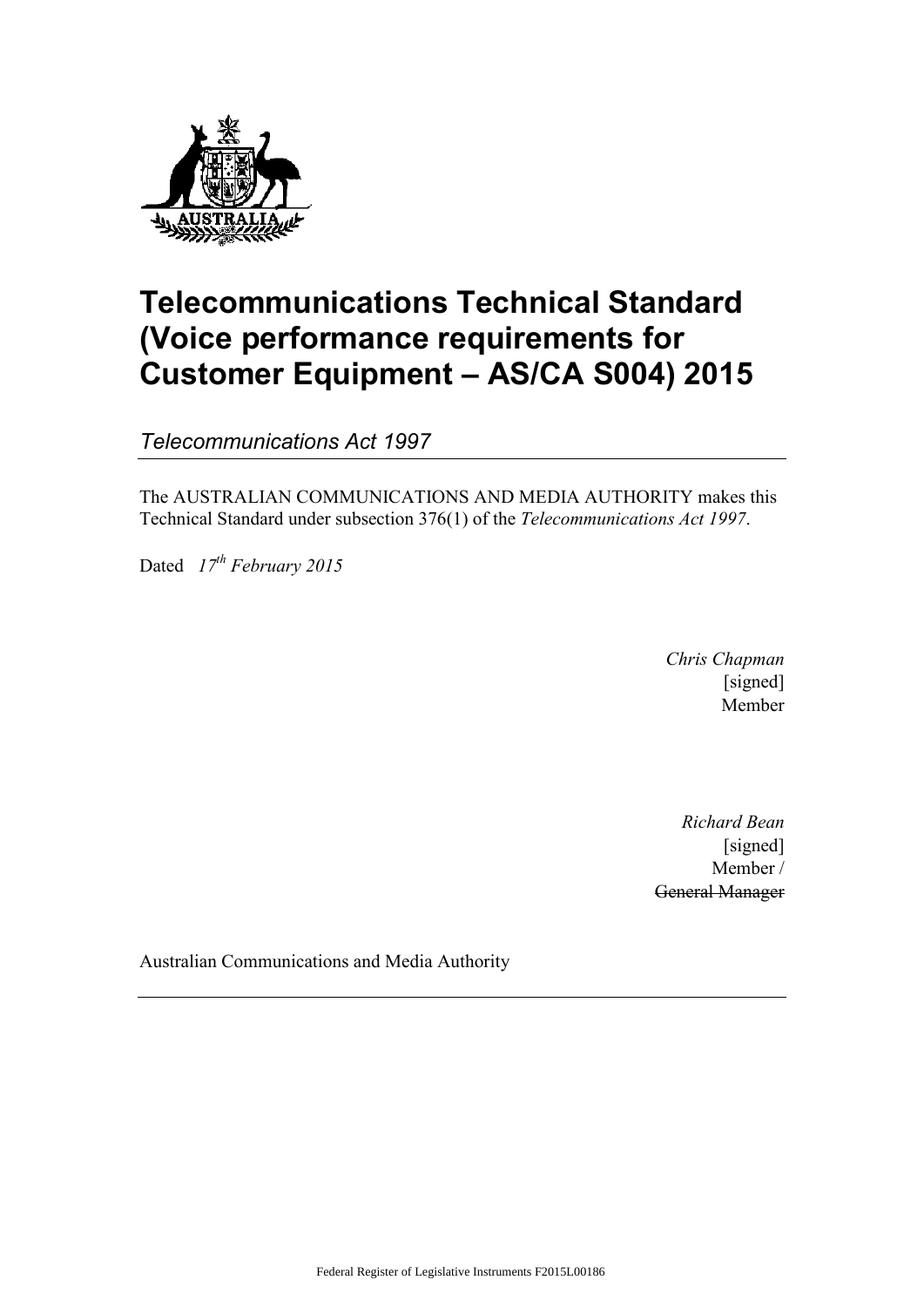## **Part 1 – Preliminary**

## **1 Name of Technical Standard**

- (1) This Technical Standard is the *Telecommunications Technical Standard (Voice performance requirements for Customer Equipment – AS/CA S004) 2015*.
- (2) This Technical Standard may also be cited as AS/CA S004-2015.

## **2 Commencement**

This Technical Standard commences on the day after it is registered.

*Note* All legislative instruments must be registered on the Federal Register of Legislative Instruments required to be maintained under the *Legislative Instruments Act 2003*.

## **3 Revocation**

The *Telecommunications Technical Standard (Voice frequency performance requirements for Customer Equipment) 2013* [F2013L01082] is revoked.

## **4 Objects of Technical Standard**

The objects of this Technical Standard are to specify requirements that are necessary or convenient for:

- (a) protecting the integrity of a telecommunications network or a facility;
- (b) protecting the health or safety of persons who:
	- (i) operate;
	- (ii) work on;
	- (iii) use services supplied by means of; or
	- (iv) are otherwise reasonably likely to be affected by the operation of;

a telecommunications network or a facility;

- (c) ensuring that customer equipment can be used to give access to an emergency call service; and
- (d) ensuring, for the purposes of the supply of a standard telephone service, the interoperability of customer equipment with a telecommunications network to which the equipment is, or is proposed to be, connected.

## **Part 2 – Interpretation**

## **5 Definitions**

In this Technical Standard:

*ACMA transition period* has the meaning given by section 6.

*Act* means the *Telecommunications Act 1997*.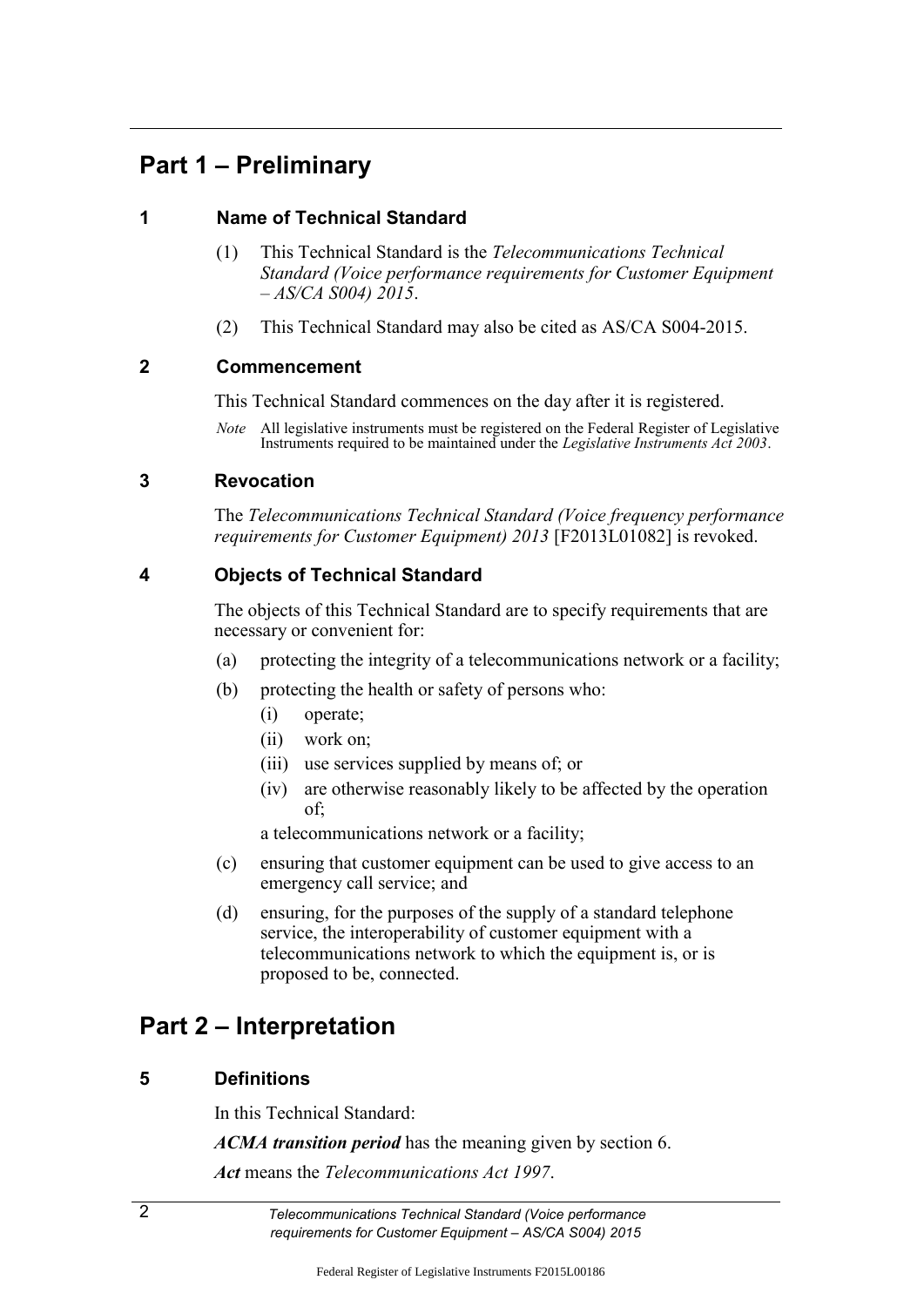*amendment instrument* means an instrument that amends the AS/CA **Standard** 

*AS/CA Standard* means the Australian Standard AS/CA S004:2013 – *Voice performance requirements for Customer Equipment*, published by Communications Alliance Ltd in January 2013.

*Note* The AS/CA Standard is available on Communications Alliance Ltd's website at [http://www.commsalliance.com.au.](http://www.commsalliance.com.au/)

*AS/CA transition period,* for an amendment or the replacement of the AS/CA Standard, has the meaning given by section 7.

*included in a class of items* has the meaning given by section 8.

*item* means a thing that is customer equipment to which this Technical Standard applies, as provided by section 10, and includes a modified item.

*manufacturer*, in relation to an item, includes (but is not limited to) a person who modifies the item.

*modified item* means an item that has been modified, by or on behalf of the manufacturer or importer of the item, after the item was manufactured or imported and, for the avoidance of doubt, is the item as modified.

*original item* has the meaning given by subsection 8(1).

*original modified item* has the meaning given by subsection 8(2).

*replacement standard* means a standard that replaces the AS/CA Standard.

- *Note* In accordance with paragraph 13(1)(b) of the *Legislative Instruments Act 2003,* other expressions in this Technical Standard have the same meaning as in the Act, including:
	- customer equipment (see sections 7 and 21)
	- emergency call service (see section 7)
	- facility (see section 7 and subsection 374(2))
	- $\bullet$  import (see section 7)
	- manufacturer or importer of customer equipment or customer cabling (see section 406A)
	- standard telephone service (see section 7)
	- $\bullet$  telecommunications network (see section 7 and subsection 374(1)).

#### **6 ACMA transition period**

In this Technical Standard, if the AS/CA Standard is amended or replaced, there is an *ACMA transition period,* being:

- (a) in a case where there is an AS/CA transition period for the amendment or replacement of the AS/CA Standard – a period that is the same as the AS/CA transition period; or
- (b) in any other case a period of two years commencing on the day the AS/CA Standard is amended or replaced.
- *Note l* See subsections 12(3) and 13(4) in relation to an ACMA transition period.
- *Note 2* If the AS/CA Standard is amended or replaced during an ACMA transition period, there is another ACMA transition period which overlaps with the first-mentioned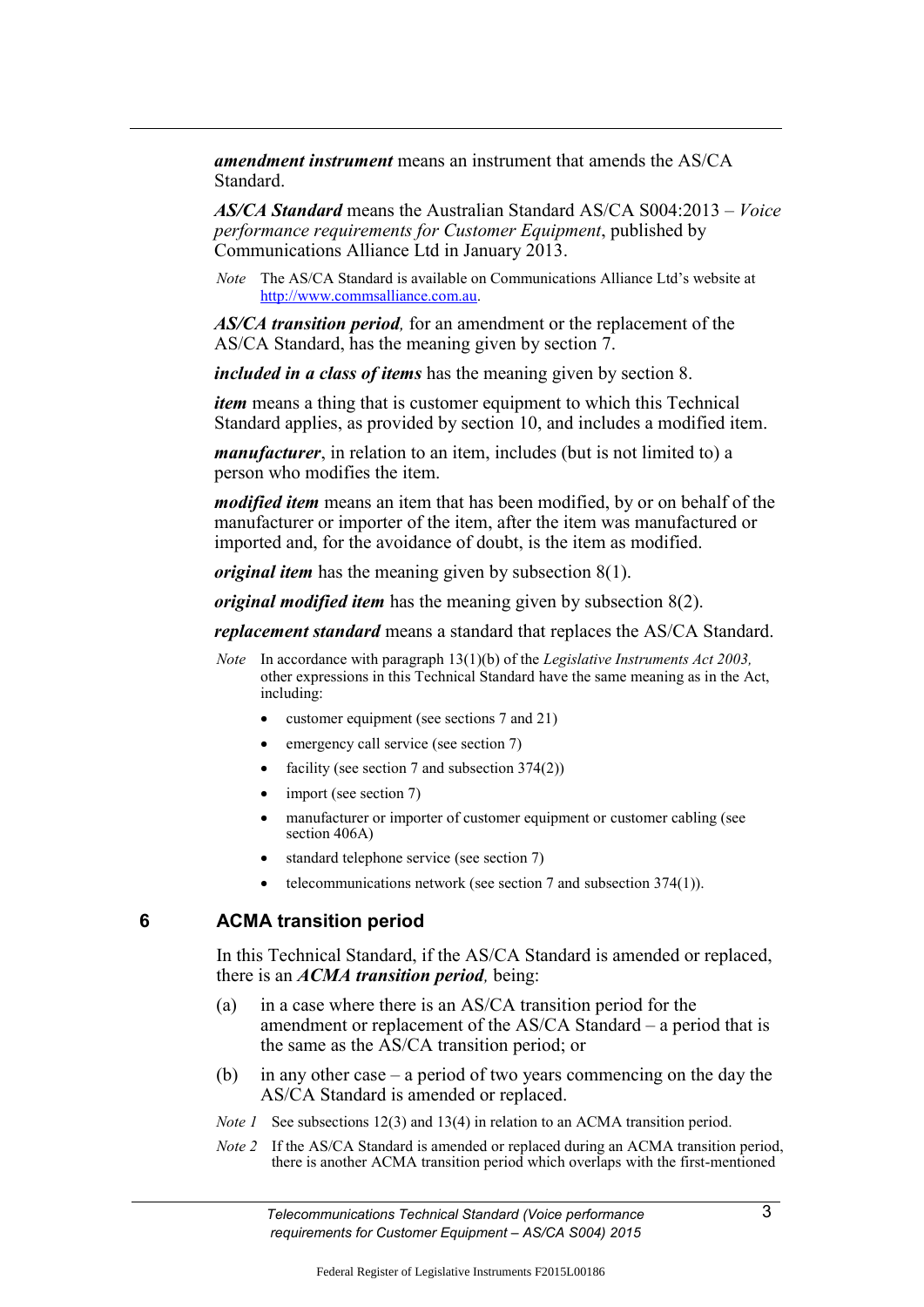transition period. See subsections 12(4) and 13(5) in relation to overlapping ACMA transition periods.

#### **7 AS/CA transition period**

- (1) If:
	- (a) an amendment instrument or a replacement standard determines arrangements to deal with any issues of a transitional nature that may arise as a result of the amendment or replacement of the AS/CA Standard;
	- (b) the arrangements are for a specified period commencing on the day the AS/CA Standard is amended or replaced; and
	- (c) the arrangements have the effect of allowing a relevant item to comply with:
		- (i) the AS/CA Standard as in force immediately before the commencement of the specified period; or
		- (ii) the AS/CA Standard, or the replacement standard, as in force at the commencement of the specified period;

the specified period is an *AS/CA transition period* for the amendment or replacement of the AS/CA Standard, for the purposes of section 6.

- (2) For the purposes of subsection (1), each of the following is a *relevant item*:
	- (a) an item that is manufactured in Australia or imported during the specified period;
	- (b) a modified item that is made in Australia or imported during the specified period.

#### **8 Class of items**

- (1) In this Technical Standard:
	- (a) an item (other than a modified item) is *included in a class of items* if the item:
		- (i) is identical to each other item of the class (irrespective of when the items were manufactured or imported); and
		- (ii) has the same manufacturer or importer as each other item; and
	- (b) the *original item*, in relation to the class, is the item of the class that was the first to be manufactured in Australia or imported.
- (2) In this Technical Standard:
	- (a) a modified item is *included in a class of items* if:
		- (i) the modification which resulted in that item is identical to the modification which resulted in each other item of the class (irrespective of when the items were so modified);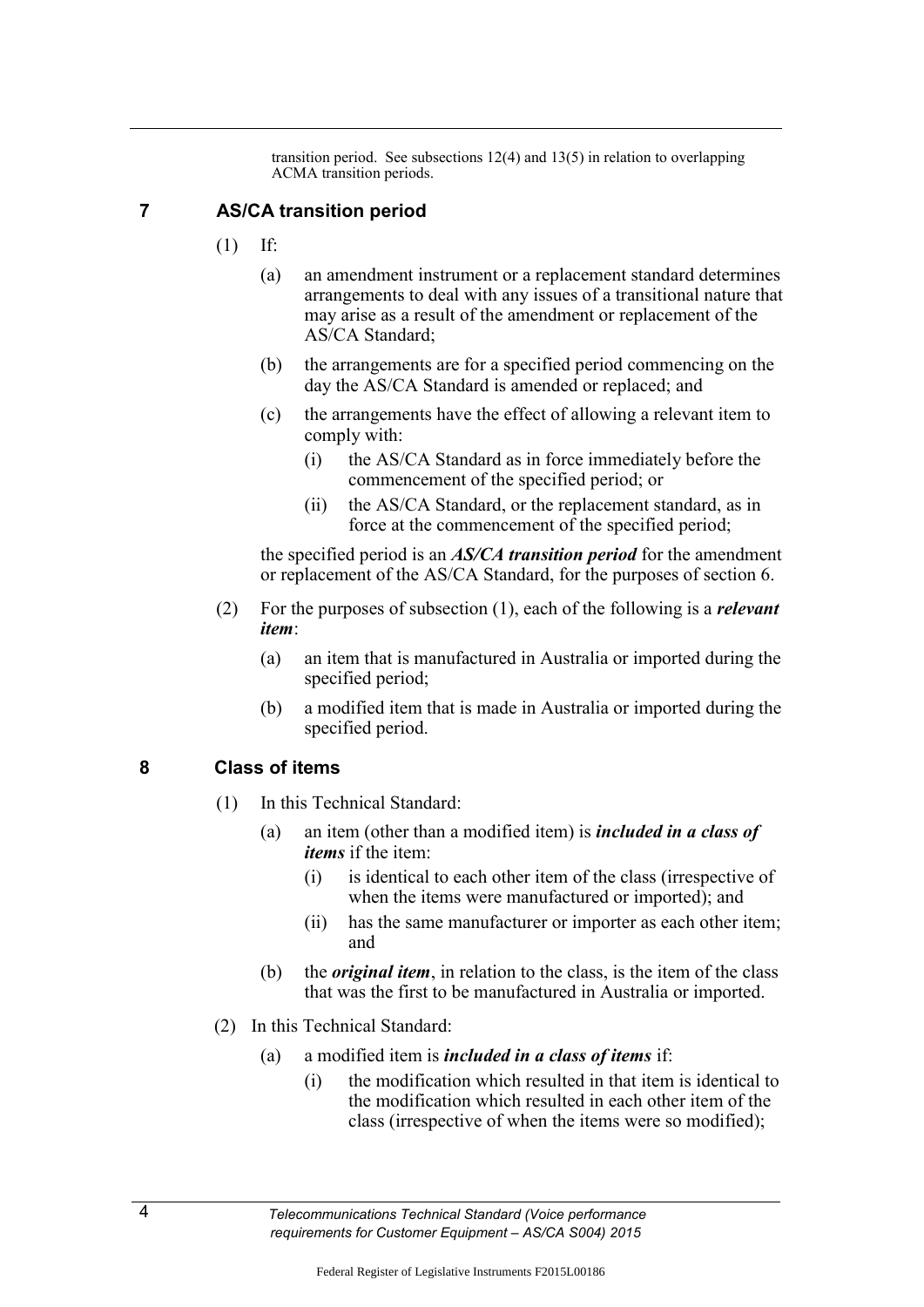- (ii) the modified item is, in all other respects, identical to each other item (irrespective of when the items were manufactured or imported); and
- (iii) the modified item has the same manufacturer or importer as each other item; and
- (b) the *original modified item*, in relation to the class, is the item of the class that was the first to be so modified in Australia or imported.

#### **9 Time a modified item is made**

In this Technical Standard, a reference to *the time a modified item is made*  is a reference to the time of making of the modification which results in that item.

## **Part 3 – Application and requirements**

## **10 Application of this Technical Standard**

This Technical Standard applies to customer equipment that is designed or intended:

- (a) to transmit and receive voice frequency signals for voice communication, voice messages or tones by direct or indirect electrical or electro acoustic means; and
- (b) for connection to a telecommunications network.

## **11 Requirements**

- (1) An item (other than a modified item) must meet the requirements of subsection  $12(1)$ ,  $(2)$ ,  $(3)$  or  $(4)$ .
- (2) A modified item must meet the requirements of subsection  $13(1)$ , (2), (3), (4) or (5).

## **12 Standard for items (other than modified items)**

- (1) If an item complies with the AS/CA Standard as in force at the time the item is manufactured in Australia or imported, the item meets the requirements of this subsection.
- (2) If an item:
	- (a) is included in a class of items; and
	- (b) complies with the AS/CA Standard as in force at the time the original item of the class was manufactured in Australia or imported;

the first-mentioned item meets the requirements of this subsection.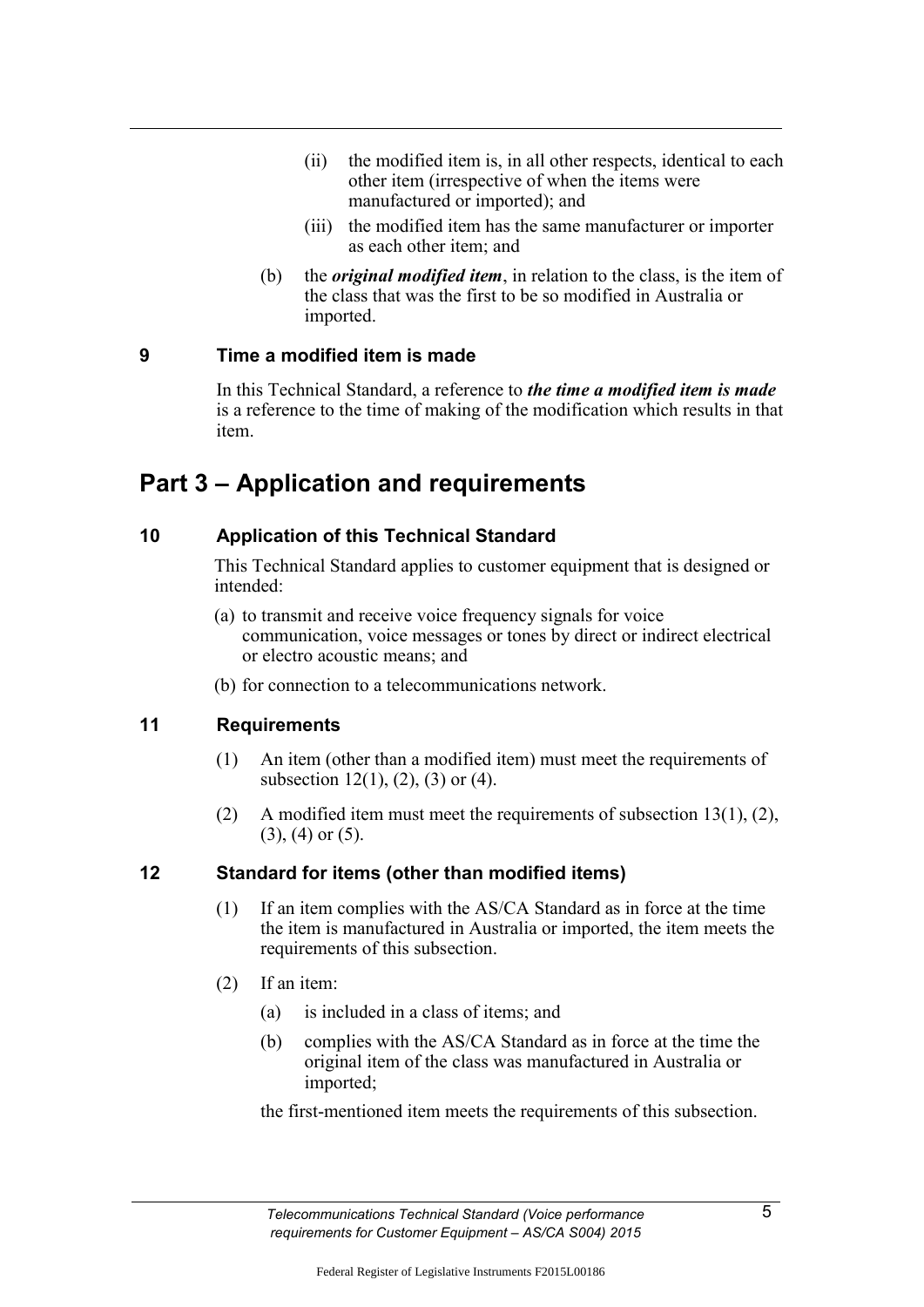- (3) If an item:
	- (a) is manufactured in Australia or imported during an ACMA transition period; and
	- (b) complies with:
		- (i) the AS/CA Standard as in force immediately before the commencement of the transition period; or
		- (ii) the AS/CA Standard, or a replacement standard, as in force at the commencement of the transition period;

the item meets the requirements of this subsection.

- (4) If:
	- (a) an ACMA transition period overlaps with another ACMA transition period;
	- (b) an item is manufactured in Australia or imported during the period of overlap; and
	- (c) the item complies with:
		- (i) the AS/CA Standard as in force immediately before the commencement of the earliest of those transition periods; or
		- (ii) the AS/CA Standard, or a replacement standard, as in force at the commencement of any one of those transition periods;

the item meets the requirements of this subsection.

#### **13 Standard for modified items**

- (1) If a modified item complies with the AS/CA Standard as in force at the time that the modified item is made in Australia or imported, the modified item meets the requirements of this subsection.
- (2) If a modified item:
	- (a) is included in a class of items; and
	- (b) complies with the AS/CA Standard as in force at the time the original modified item of the class was made in Australia or imported;

the first-mentioned item meets the requirements of this subsection.

- (3) If:
	- (a) a modified item would have been included in a class of items but for the making of the modification which resulted in that item; and
	- (b) the modification is not material and, in particular, the modified item complies with the AS/CA Standard as in force at the time the original item of the class was made in Australia or imported;

the first-mentioned item meets the requirements of this subsection.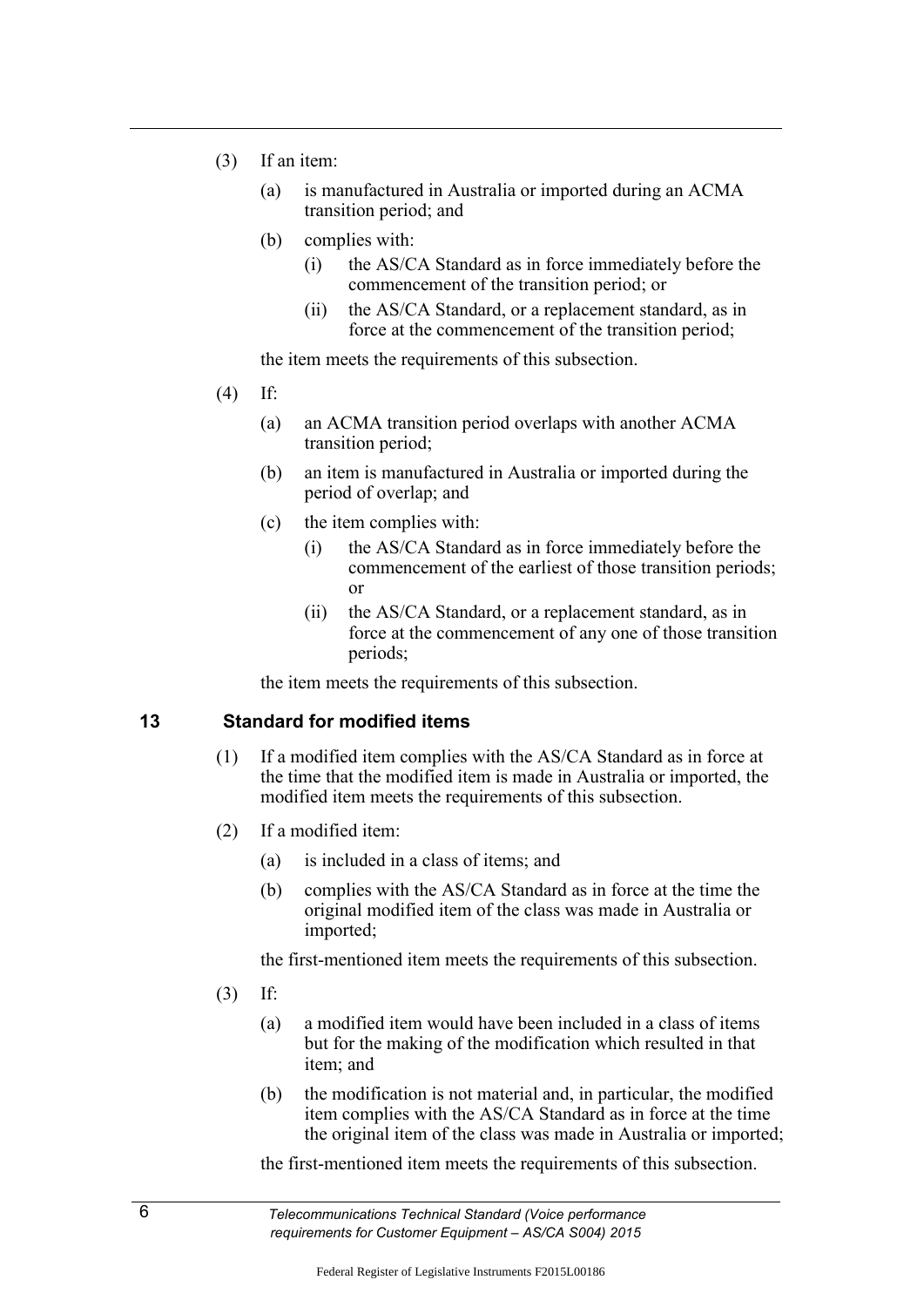- *Note* The modification is *material* if the modification would or could reasonably be expected to affect whether the modified item complies with the AS/CA Standard as in force at the time the original item of the class was made in Australia or imported.
- (4) If a modified item:
	- (a) is made in Australia or imported during an ACMA transition period; and
	- (b) complies with:
		- (i) the AS/CA Standard as in force immediately before the commencement of the transition period; or
		- (ii) the AS/CA Standard, or a replacement standard, as in force at the commencement of the transition period;

the modified item meets the requirements of this subsection.

- (5) If:
	- (a) an ACMA transition period overlaps with another ACMA transition period;
	- (b) a modified item is made in Australia or imported during the period of overlap; and
	- (c) the modified item complies with:
		- (i) the AS/CA Standard as in force immediately before the commencement of the earliest of those transition periods; or
		- (ii) the AS/CA Standard, or a replacement standard, as in force at the commencement of any one of those transition periods;

the modified item meets the requirements of this subsection.

## **Part 4 – Savings and transitional arrangements**

### **14 Items manufactured, imported or modified before commencement**

- (1) If an item (other than a modified item):
	- (a) was manufactured in Australia or imported before the commencement of this Technical Standard; and
	- (b) complies with the *Telecommunications Technical Standard (Voice frequency performance requirements for Customer Equipment) 2013* as in force immediately before the commencement of this Technical Standard;

the item is taken to comply with this Technical Standard.

- (2) If a modified item:
	- (a) was made in Australia or imported before the commencement of this Technical Standard; and